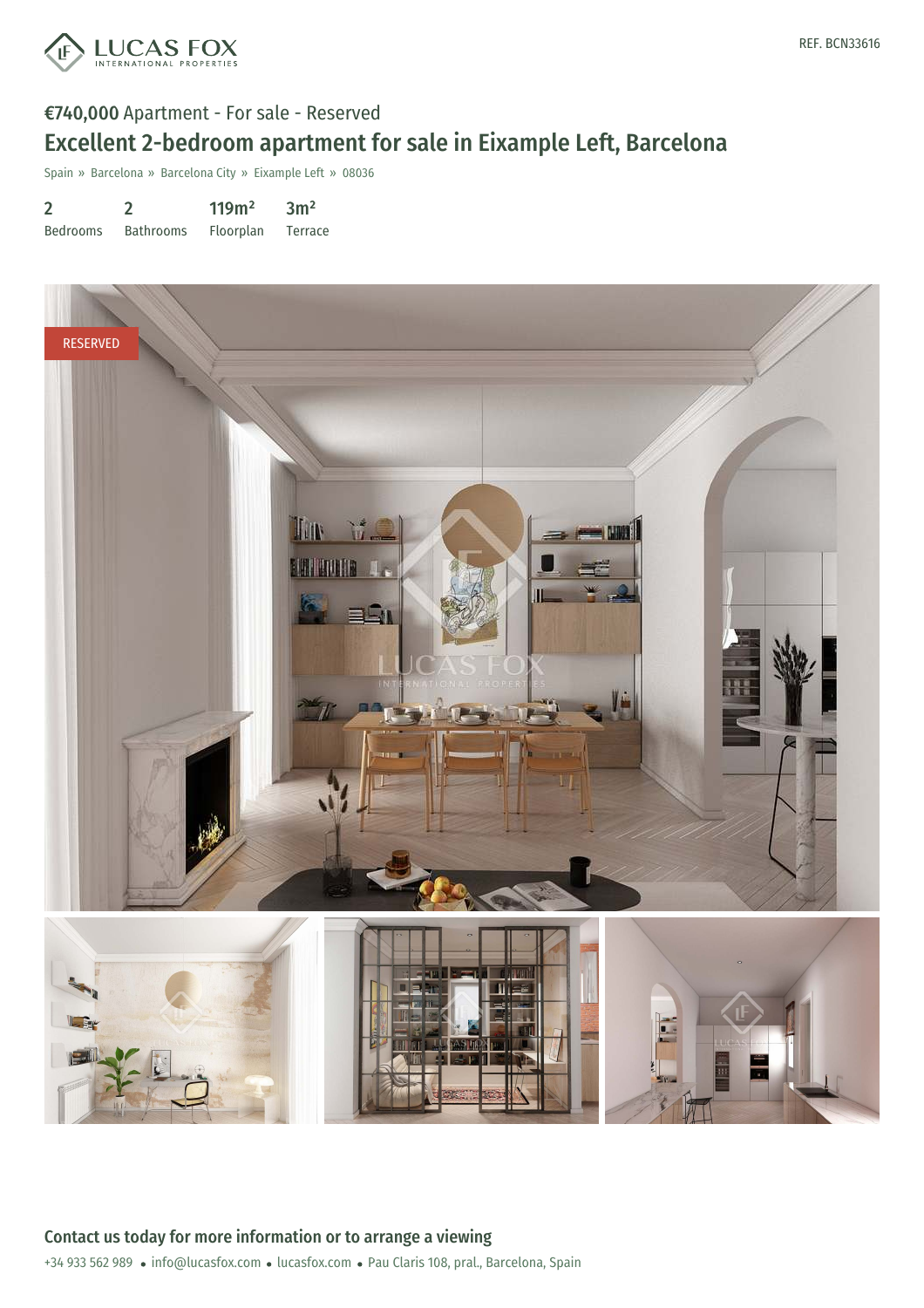

## €740,000 Apartment - For sale - Reserved Excellent 2-bedroom apartment for sale in Eixample Left, Barcelona

Spain » Barcelona » Barcelona City » Eixample Left » 08036

2 Bedrooms 2 Bathrooms 119m² Floorplan  $3<sup>m²</sup>$ Terrace

#### **OVERVIEW**

### Newly renovated apartment with 2 bedrooms and 2 bathrooms, with 2 balconies for sale in a spectacular estate in the Quadrat d'Or, Barcelona.

Upon entering the apartment, we find a hall that leads to the living area. On the right-hand side, there is the master bedroom with a private bathroom with a balcony to the interior patio, and then a kitchen with a central island that partially opens to the living room area.

The property is newly renovated with the highest quality materials, maintaining attractive original features. There is a possibility to buy the furniture separately.

An unbeatable opportunity for those looking for a home in the heart of Barcelona.



[lucasfox.com/go/bcn33616](https://www.lucasfox.com/go/bcn33616)

Lift, High ceilings, Mosaic tile flooring, Natural light, Period Building, Period features, Modernist building, Air conditioning, Balcony, Built-in wardrobes, Domotic system, Double glazing, Equipped Kitchen, Exterior, Heating, Renovated